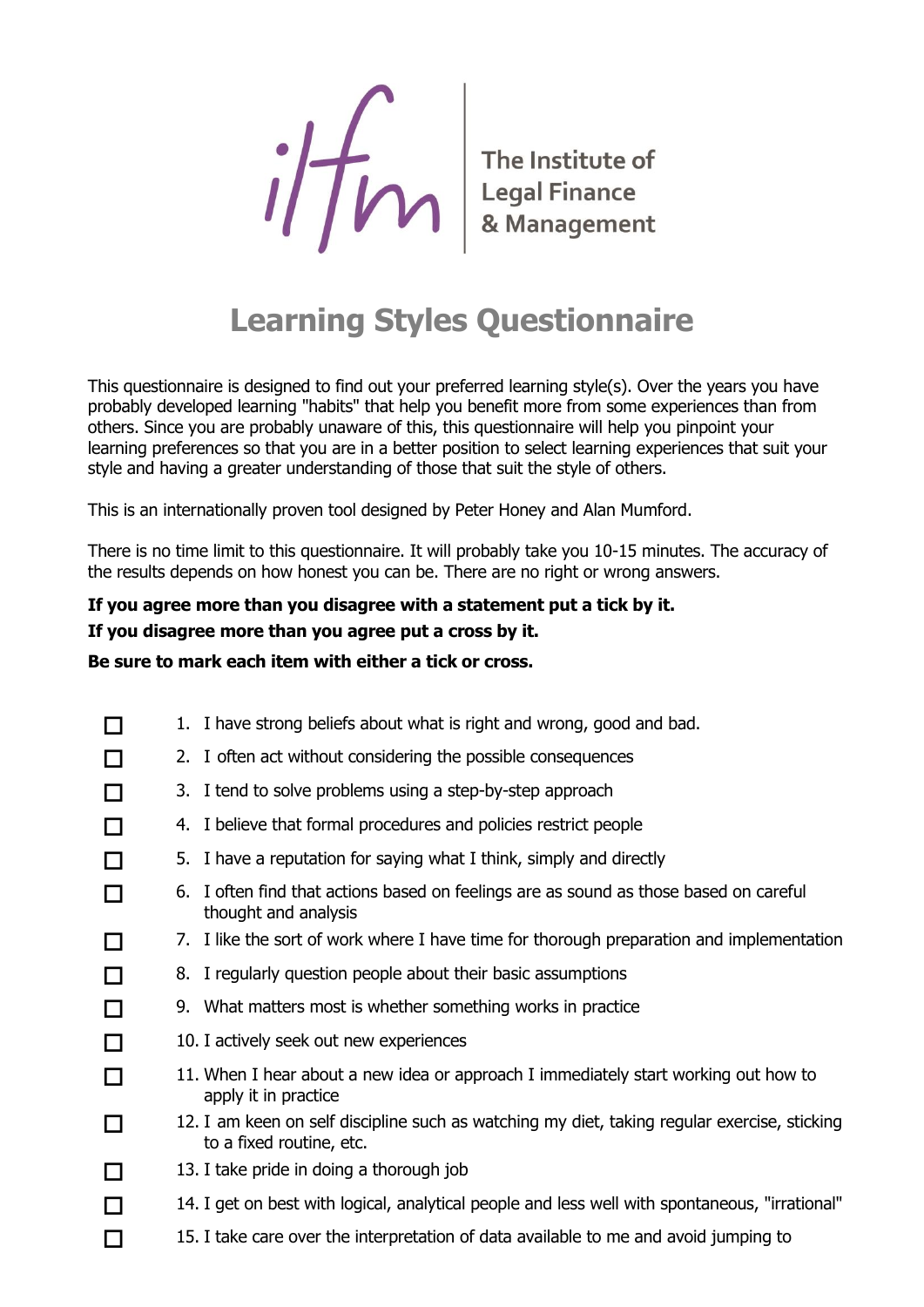conclusions

- $\Box$  16. I like to reach a decision carefully after weighing up many alternatives
- $\Box$  17. I'm attracted more to novel, unusual ideas than to practical ones
- $\Box$  18. I don't like disorganised things and prefer to fit things into a coherent pattern
- $\Box$  19. I accept and stick to laid down procedures and policies so long as I regard them as an efficient way of getting the job done
- $\Box$  20. I like to relate my actions to a general principle
- $\Box$  21. In discussions I like to get straight to the point
- $\square$  22. 1 tend to have distant, rather formal relationships with people at work
- $\Box$  23. I thrive on the challenge of tackling something new and different
- $\Box$  24. I enjoy fun-loving, spontaneous people
- $\Box$  25. I pay meticulous attention to detail before coming to a conclusion
- $\Box$  26. I find it difficult to produce ideas on impulse
- $\Box$  27. I believe in coming to the point immediately
- $\Box$  28. I am careful not to jump to conclusions too quickly
- $\Box$  29. I prefer to have as many resources of information as possible the more data to think over the better
- $\Box$  30. Flippant people who don't take things seriously enough usually irritate me
- $\Box$  31. I listen to other people's points of view before putting my own forward
- $\Box$  32. I tend to be open about how I'm feeling
- $\Box$  33. In discussions I enjoy watching the manoeuvrings of the other participants
- $\Box$  34. I prefer to respond to events on a spontaneous, flexible basis rather than plan things out in advance in advance
- $\square$  35. I tend to be attracted to techniques such as network analysis, flow charts, branching programs, contingency planning, etc.
- $\Box$  36. It worries me if I have to rush out a piece of work to meet a tight deadline
- $\Box$  37. I tend to judge people's ideas on their practical merits
- $\Box$  38. Quiet, thoughtful people tend to make me feel uneasy
- $\square$  39. I often get irritated by people who want to rush things
- $\Box$  40. It is more important to enjoy the present moment than to think about the past or future
- $\Box$  41. I think that decisions based on a thorough analysis of all the information are sounder than those based on intuition
- $\Box$  42. I tend to be a perfectionist
- $\Box$  43. In discussions I usually produce lots of spontaneous ideas
- $\Box$  44. In meetings I put forward practical realistic ideas
- $\Box$  45. More often than not, rules are there to be broken
- $\Box$  46. I prefer to stand back from a situation
- $\Box$  47. I can often see inconsistencies and weaknesses in other people's arguments
- $\Box$  48. On balance I talk more than I listen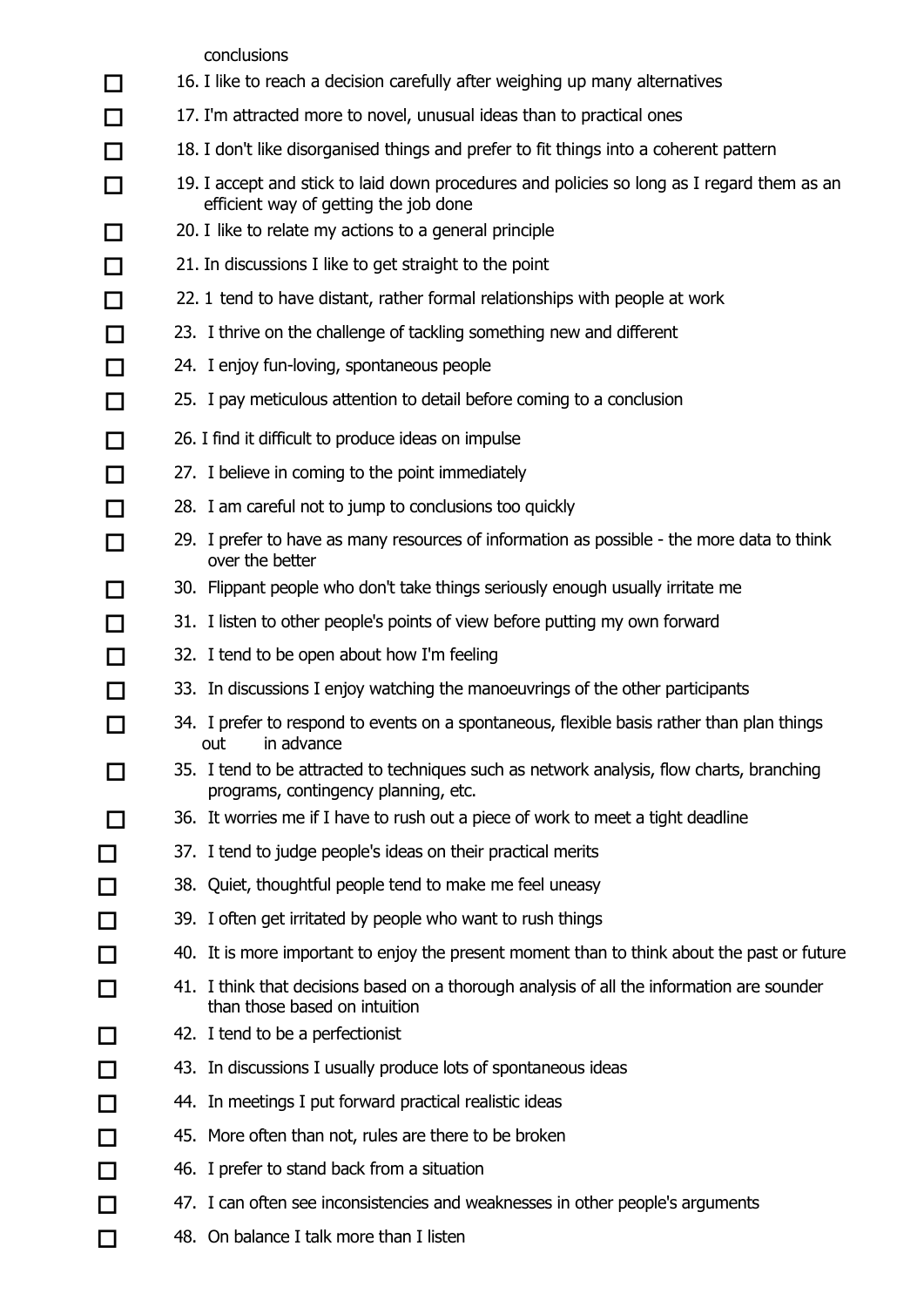- $\Box$  49. I can often see better, more practical ways to get things done
- $\Box$  50. I think written reports should be short and to the point
- $\Box$  51. I believe that rational, logical thinking should win the day
- $\Box$  52. I tend to discuss specific things with people rather than engaging in social discussion
- $\Box$  53. I like people who approach things realistically rather than theoretically
- $\Box$  54. In discussions I get impatient with irrelevancies and digressions
- $\Box$  55. If I have a report to write I tend to produce lots of drafts before settling on the final version
- $\Box$  56. 1 am keen to try things out to see if they work in practice
- $\Box$  57. I am keen to reach answers via a logical approach
- $\Box$  58. I enjoy being the one that talks a lot
- $\Box$  59. In discussions I often find I am the realist, keeping people to the point and avoiding wild speculations
- $\Box$  60. I like to ponder many alternatives before making up my mind
- $\Box$  61. In discussions with people I often find I am the most dispassionate and objective
- $\Box$  62. In discussions I'm more likely to adopt a "low profile" than to take the lead and do most of the talking
- $\Box$  63. I like to be able to relate current actions to a longer term bigger picture
- $\Box$  64. When things go wrong I am happy to shrug it off and "put it down to experience"
- $\Box$  65. I tend to reject wild, spontaneous ideas as being impractical
- □ 66. It's best to think carefully before taking action
- $\Box$  67. On balance I do the listening rather than the talking
- $\Box$  68. I tend to be tough on people who find it difficult to adopt a logical approach
- $\Box$  69. Most times I believe the end justifies the means
- $\Box$  70. I don't mind hurting people's feelings so long as the job gets done
- $\square$  71. I find the formality of having specific objectives and plans stifling
- $\Box$  72. I'm usually one of the people who puts life into a party
- $\Box$  73. I do whatever is expedient to get the job done
- $\Box$  74. I quickly get bored with methodical, detailed work
- $\Box$  75. I am keen on exploring the basic assumptions, principles and theories underpinning things and events
- $\Box$  76. I'm always interested to find out what people think
- $\Box$  77. I like meetings to be run on methodical lines, sticking to laid down agenda, etc.
- $\Box$  78. I steer clear of subjective or ambiguous topics
- 79. I enjoy the drama and excitement of a crisis situation
- $\Box$  80. People often find me insensitive to their feelings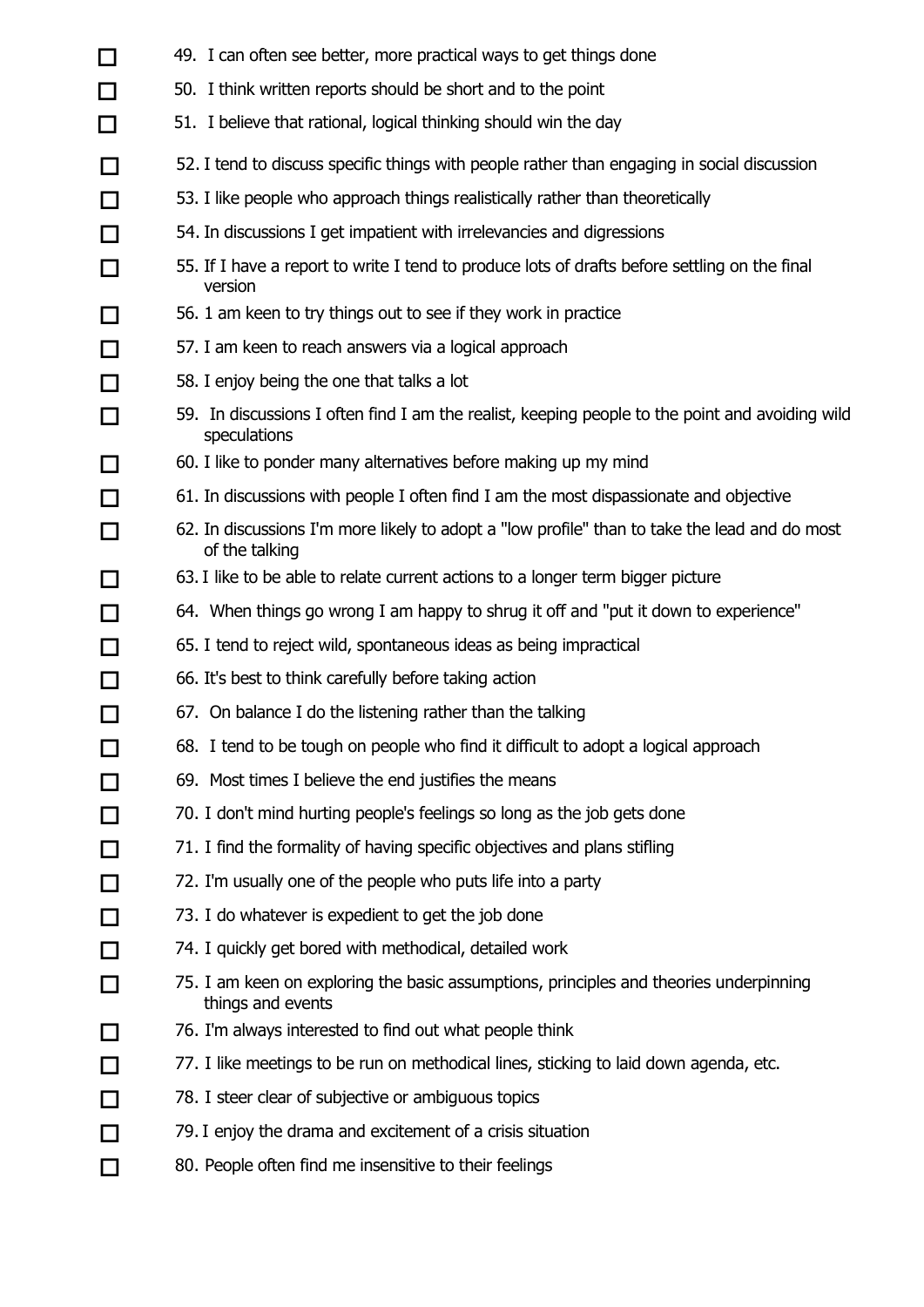## **Scoring And Interpreting The Learning Styles Questionnaire**

The Questionnaire is scored by awarding one point for each ticked item. There are no points for crossed items. Simply indicate on the lists below which items were ticked by circling the appropriate question number.

| $\overline{2}$ | 7  | $\mathbf{1}$ | 5  |
|----------------|----|--------------|----|
| $\overline{4}$ | 13 | 3            | 9  |
| 6              | 15 | 8            | 11 |
| 10             | 16 | 12           | 19 |
| 17             | 25 | 14           | 21 |
| 23             | 28 | 18           | 27 |
| 24             | 29 | 20           | 35 |
| 32             | 31 | 22           | 37 |
| 34             | 33 | 26           | 44 |
| 38             | 36 | 30           | 49 |
| 40             | 39 | 42           | 50 |
| 43             | 41 | 47           | 53 |
| 45             | 46 | 51           | 54 |
| 48             | 52 | 57           | 56 |
| 58             | 55 | 61           | 59 |
| 64             | 60 | 63           | 65 |
| 71             | 62 | 68           | 69 |
| 72             | 66 | 75           | 70 |
| 74             | 67 | 77           | 73 |
| 79             | 76 | 78           | 80 |
|                |    |              |    |

#### **TOTALS**

| <b>Activist</b> | <b>Reflector</b> | <b>Theorist</b> | <b>Pragmatist</b> |
|-----------------|------------------|-----------------|-------------------|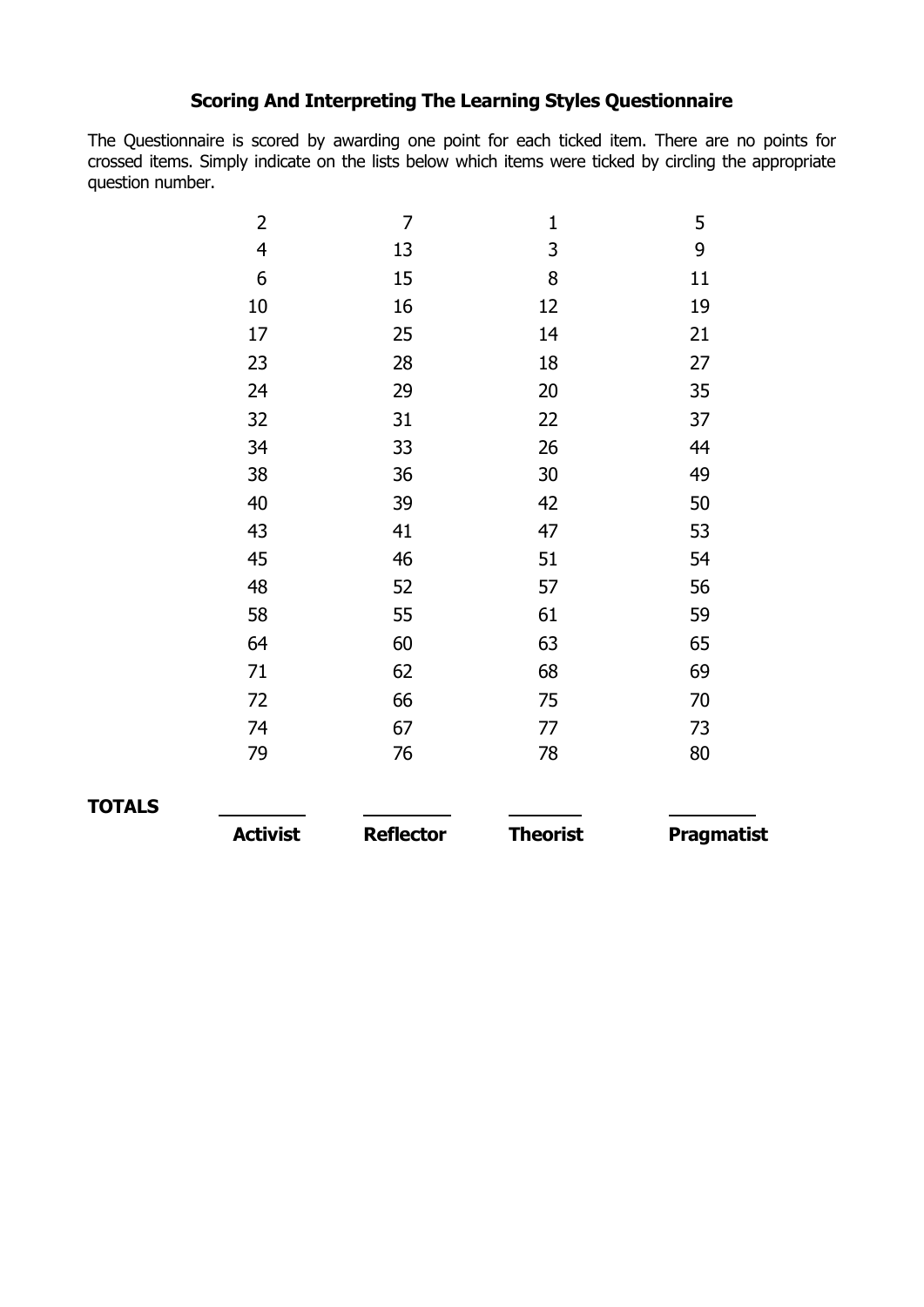|                   | <b>Pragmatist</b> | <b>Theorist</b>  | <b>Reflector</b> | <b>Activist</b>  |
|-------------------|-------------------|------------------|------------------|------------------|
|                   | $20\,$            | $20\,$           | $20\,$           | $20\,$           |
|                   |                   |                  |                  | 19               |
| Very strong       | 19                | 19               |                  | $18\,$           |
| preference        |                   |                  |                  | 17               |
|                   |                   | $18\,$           |                  | 16               |
|                   | $18\,$            | $17 \,$          |                  | 15               |
|                   |                   |                  |                  | 14               |
|                   | $17\,$            | $16\,$           | $18\,$           | 13               |
|                   | 16                | 15               | $17\,$           | $12\,$           |
| Strong preference |                   |                  | 16               |                  |
|                   | 15                | 14               | 15               | $11\,$           |
|                   | 14                | $13\,$           | 14               | $10\,$           |
|                   | 13                | $12\,$           | 13               | $\boldsymbol{9}$ |
| Moderate          |                   |                  |                  | $\bf 8$          |
|                   | 12                | 11               | 12               | $\overline{7}$   |
|                   | $11\,$            | $10\,$           | $11\,$           | $\boldsymbol{6}$ |
| Low preference    | $10\,$            | 9                | $10\,$           | 5                |
|                   | $\mathsf 9$       | 8                | 9                | $\overline{4}$   |
|                   | $\bf 8$           | $\overline{7}$   | $\bf 8$          | $\mathsf{3}$     |
|                   | $\overline{7}$    | $\boldsymbol{6}$ | $\overline{7}$   |                  |
|                   | $\boldsymbol{6}$  | 5                | $\boldsymbol{6}$ |                  |
| Very low          | $\overline{4}$    | $\overline{4}$   | 5                | $\overline{2}$   |
| preference        | 3                 | 3                | $\overline{4}$   |                  |
|                   |                   |                  | 3                |                  |
|                   | $\overline{2}$    | $\overline{2}$   | $\overline{2}$   | $\mathbf 1$      |
|                   | $\mathbf 1$       | $\mathbf 1$      | $\mathbf{1}$     |                  |
|                   | $\pmb{0}$         | $\pmb{0}$        | $\pmb{0}$        | ${\bf 0}$        |

## **Learning Styles Questionnaire Profile Based on General Norms for 1302 People**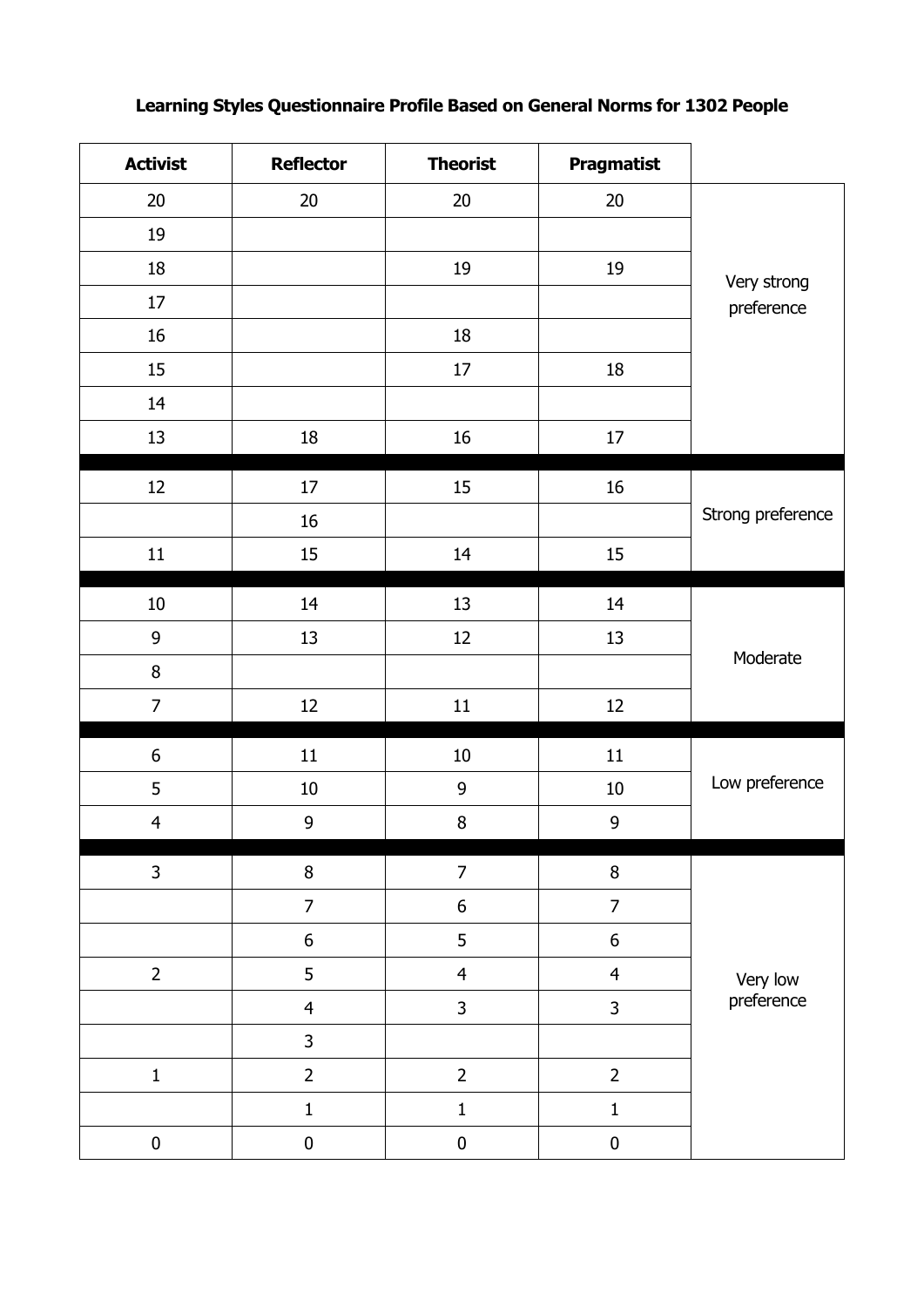## **Learning Styles - General Descriptions**

### **Activists**

Activists involve themselves fully and without bias in new experiences. They enjoy the here and now and are happy to be dominated by immediate experiences. They are open-minded, not sceptical, and this tends to make them enthusiastic about anything new. Their philosophy is: "I'll try anything once". They tend to act first and consider the consequences afterwards. Their days are filled with activity. They tackle problems by brainstorming. As soon as the excitement from one activity has died down they are busy looking for the next. They tend to thrive on the challenge of new experiences but are bored with implementation and longer-term consolidation. They are gregarious people constantly involving themselves with others but in doing so; they seek to centre all activities on themselves.

## **Reflectors**

Reflectors like to stand back to ponder experiences and observe them from many different perspectives. They collect data, both first hand and from others, and prefer to think about it thoroughly before coming to any conclusion. The thorough collection and analysis of data about experiences and events is what counts so they tend to postpone reaching definitive conclusions for as long as possible. Their philosophy is to be cautious. They are thoughtful people who like to consider all possible angles and implications before making a move. They prefer to take a back seat in meetings and discussions. They enjoy observing other people in action. They listen to others and get the drift of the discussion before making their own points. They tend to adopt a low profile and have a slightly distant, tolerant unruffled air about them. When they act it is part of a wide picture which includes the past as well as the present and others' observations as well as their own.

## **Theorists**

Theorists adapt and integrate observations into complex but logically sound theories. They think problems through in a vertical, step-by-step logical way. They assimilate disparate facts into coherent theories. They tend to be perfectionists who won't rest easy until things are tidy and fit into a rational scheme. They like to analyse and synthesise. They are keen on basic assumptions, principles, theories models and systems thinking. Their philosophy prizes rationality and logic. "If it's logical it's good". Questions they frequently ask are: "Does it make sense?" "How does this fit with that?" "What are the basic assumptions?" They tend to be detached, analytical and dedicated to rational objectivity rather than anything subjective or ambiguous. Their approach to problems is consistently logical. This is their "mental set" and they rigidly reject anything that doesn't fit with it. They prefer to maximise certainty and feel uncomfortable with subjective judgments, lateral thinking and anything flippant.

#### **Pragmatists**

Pragmatists are keen on trying out ideas, theories and techniques to see if they work in practice. They positively search out new ideas and take the first opportunity to experiment with applications. They are the sorts of people who return from management courses brimming with new ideas that they want to try out in practice. They like to get on with things and act quickly and confidently on ideas that attract them. They tend to be impatient with ruminating and openended discussions. They are essentially practical, down to earth pile who like making practical decisions and solving problems. They respond to problems and opportunities "as a challenge". Their philosophy is: "There is always a better way" and "if it works it's good".

In descending order of likelihood, the most common combinations are:

| $1$ <sup>s</sup> t | Reflector/Theorist   |
|--------------------|----------------------|
| 2 <sup>nd</sup>    | Theorist/ Pragmatist |
| 3r <sup>d</sup>    | Reflector/Pragmatist |
| 4th                | Activist/Pragmatist  |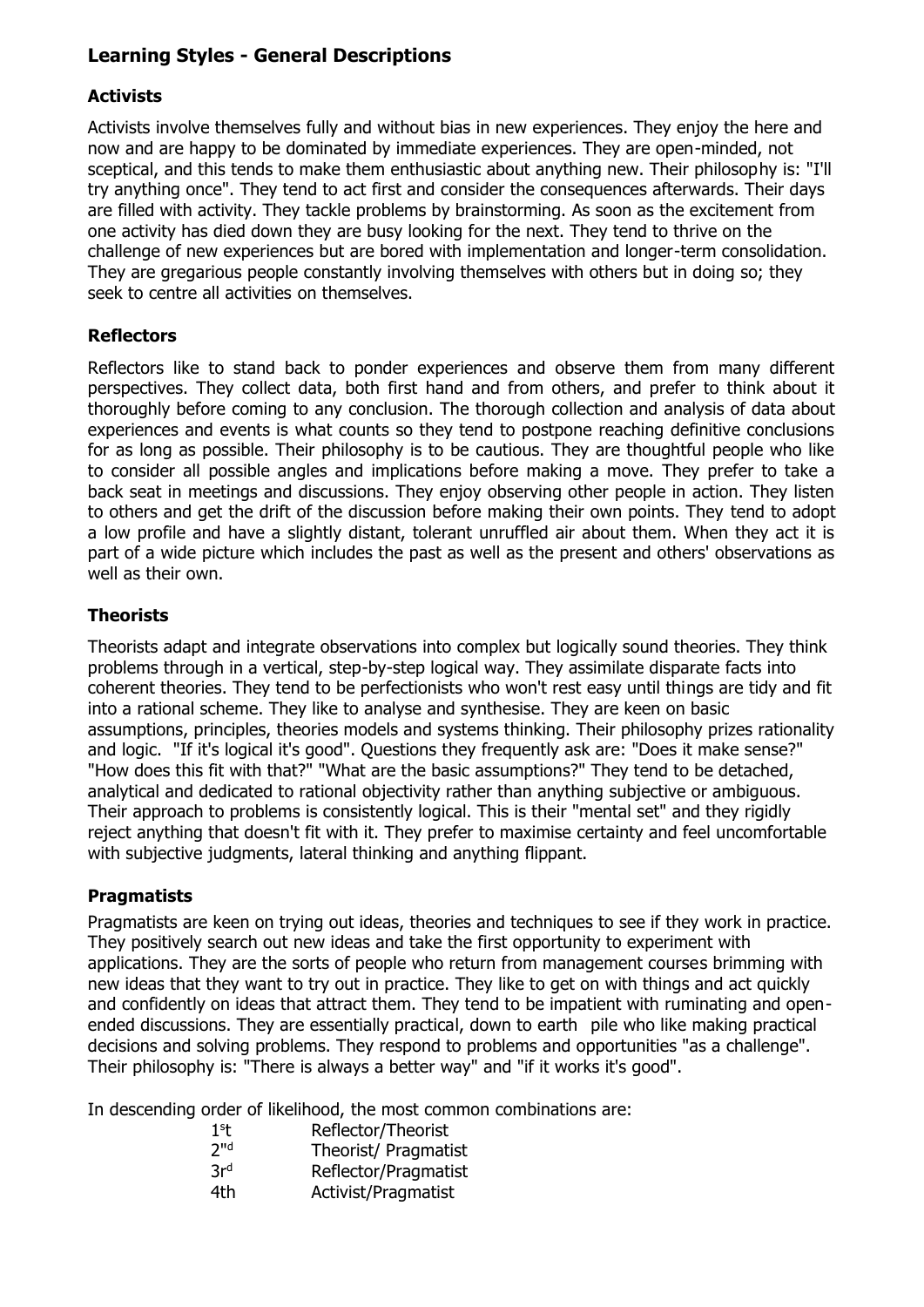## **Learning styles - a further perspective**

## **ACTIVISTS:**

#### **Activists** learn best from activities where:

- There are new experiences/problems/opportunities from which to learn.
- They can engross themselves in short "here and now" activities such as business games, competitive teamwork tasks, role-playing exercises.
- There is excitement/drama/crisis and things chop and change with a range of diverse activities to tackle
- They have a lot of the limelight/high visibility, i.e. they can "chair" meetings, lead discussions, and give presentations.
- They are allowed to generate ideas without constraints of policy or structure or feasibility.
- They are thrown in at the deep end with a task they think is difficult, i.e. when set a challenge with inadequate resources and adverse conditions.
- They are involved with other people, i.e. bouncing ideas off them, solving problems as part of a team.
- It is appropriate to "have a go".

#### **Activists** learn least from, and may react against, activities where:

- Learning involves a passive role, i.e. listening to lectures, monologues, explanations, statements of how things should be done, reading, watching.
- They are asked to stand back and not be involved.
- They are required to assimilate, analyse and interpret lots of "messy" data.
- They are required to engage in solitary work, i.e. reading, writing, thinking on their own.
- They are asked to assess beforehand what they will learn, and to appraise afterwards what they have learned.
- They are offered statements they see as "theoretical", i.e. explanation of cause or background
- They are asked to repeat essentially the same activity over and over again, i.e. when practicing.
- They have precise instructions to follow with little room for manoeuvre.
- They are asked to do a thorough job, i.e. attend to detail, tie up loose ends, dot the i's, cross t's.

#### **Summary of strengths**

- Flexible and open minded.
- Happy to have a go.
- Happy to be exposed to new situations.
- Optimistic about anything new and therefore unlikely to resist change.

#### **Summary of weaknesses:**

- Tendency to take the immediately obvious action without thinking.
- Often take unnecessary risks.
- Tendency to do too much themselves and hog the limelight.
- Rush into action without sufficient preparation.
- Get bored with implementation/consolidation.

#### **Key questions for activists:**

- Shall I learn something new, i.e. that I didn't know/couldn't do before?
- Will there be a wide variety of different activities? (I don't want to sit and listen for more than an hour at a stretch!)
- Will it be OK to have a go/let my hair down/make mistakes/have fun?
- Shall 1 encounter some tough problems and challenges?
- Will there be other like-minded people to mix with?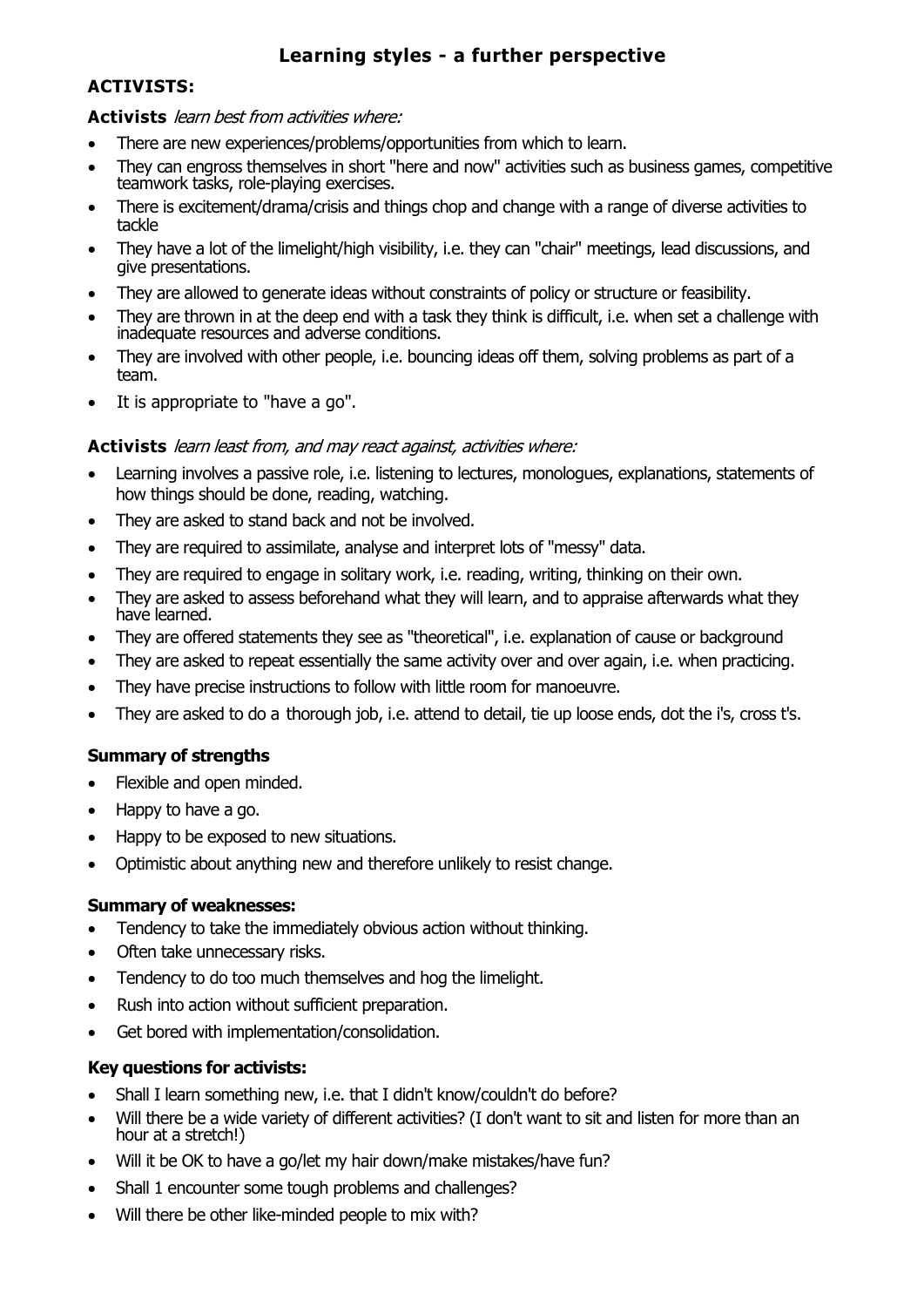#### **REFLECTORS:**

**Reflectors** learn best from activities where:

- They are allowed or encouraged to watch/think/chew over activities.
- They are able to stand back From events and listen/observe, i.e. observing a group at work, taking a back seat in a meeting, watching a film or video.
- They are allowed to think before acting, to assimilate before commencing, i.e. time to prepare, a chance to read in advance a brief giving background data.
- They can carry out some painstaking research, i.e. investigate, assemble information, and probe to get to the bottom of things.
- They have the opportunity to review what has happened, what they have learned.
- They are asked to produce carefully considered analyses and reports.
- They are helped to exchange views with other people without danger, i.e. by prior agreement, within a structured learning experience.
- They can reach a decision in their own time without pressure and tight deadlines.

**Reflectors** learn least from, and may react against, activities where:

- They are "forced" into the limelight, i.e. to act as leader/chairman, to role-play in front of on-lookers.
- They are involved in situations which require action without planning.
- They are pitched into doing something without warning, i.e. to produce an instant reaction, to produce an off-the-top-of-the-head idea.
- They are given insufficient data on which to base a conclusion.
- They are given cut and dried instructions of how things should be done.
- They are worried by time pressures or rushed from one activity to another.
- In the interests of expediency they have to make short cuts or do a superficial job.

#### **Summary of strengths:**

- Careful.
- Thorough and methodical
- **Thoughtful**
- Good at listening to others and assimilating information.
- Rarely jump to conclusions.

#### **Summary of weaknesses:**

- Tendency to hold back from direct participation.
- Slow to make up their minds and reach a decision.
- Tendency to be too cautious and not take enough risks.
- Not assertive they aren't particularly forthcoming and have no "small talk".

## **Key questions for reflectors:**

- Shall I be given adequate time to consider, assimilate and prepare?
- Will there be opportunities/facilities to assemble relevant information?
- Will there be opportunities to listen to other people's points of view preferably a wide cross section of people with a variety of views?
- Shall I be under pressure to be slapdash or to extemporise?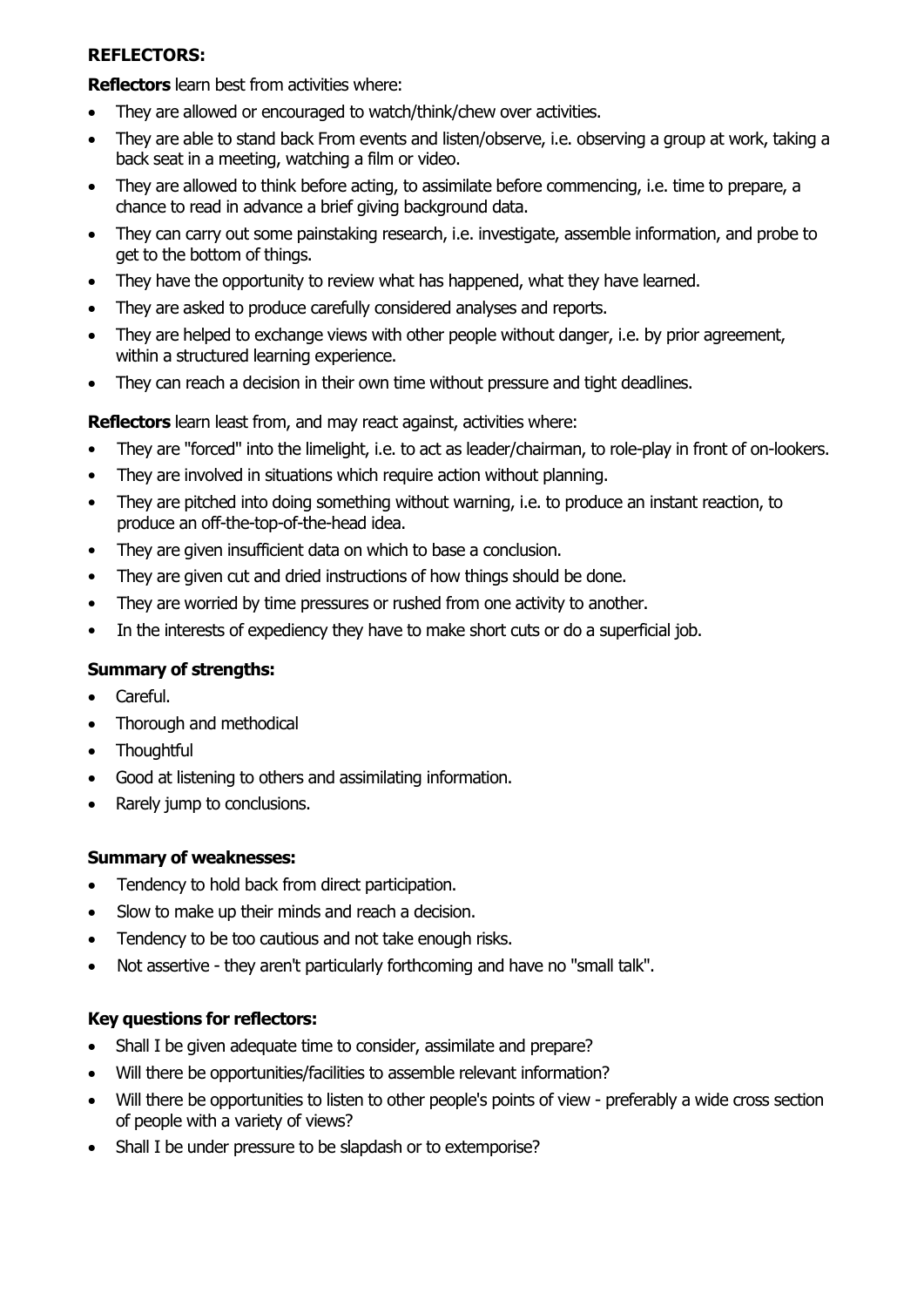#### **THEORISTS:**

#### **Theorists learn best from activities where:**

- What is being offered is part of a system, model, concept, theory
- The have time to explore methodically the associations and inter-relationships between ideas, events and situations.
- They have the chance to question and probe the basic methodology, assumptions or logic behind something, i.e. by taking part in a question and answer session, by checking a paper for inconsistencies.
- They are intellectually stretched, i.e. by analysing a complex situation, being tested in a tutorial session, by teaching high calibre people who ask searching questions.
- They are in structured situations with a clear purpose.
- They can listen to or read about ideas and concepts that emphasise rationality or logic and are well argued/elegant/watertight.
- They can analyse and then generalise the reasons for success or failure.
- They are offered interesting ideas and concepts even though they are not immediately relevant.
- They are required to understand and participate in complex situations.

## **Theorists learn least from, and may react against, activities where:**

- They are pitch-forked into doing something without a context or apparent purpose.
- They have to participate in situations emphasising emotions and feelings.
- They are involved in unstructured activities where ambiguity and uncertainty are high, i.e. with openended problems, on sensitivity training.
- They are asked to act or decide without a basis in policy, principle or concept.
- They are faced with a hotchpotch of alternative/contradictory techniques/methods without exploring any in depth, i.e. as on a "once over lightly" course.
- They find the subject matter platitudinous, shallow or gimmicky.
- They feel themselves out of tune with other participants, i.e. when with lots of Activists or people of lower intellectual calibre.

## **Summary of strengths:**

- Logical "vertical" thinkers.
- Rational and objective.
- Good at asking probing questions.
- Disciplined approach.

#### **Summary of weaknesses:**

- Restricted in lateral thinking.
- low tolerance for uncertainty, disorder and ambiguity
- Intolerant of anything subjective or intuitive.
- Full of "shoulds, oughts and musts".

## **Key questions for theorists:**

- Will there be lots of opportunities to question?
- Do the objectives and program of events indicate a clear structure and purpose?
- Shall I encounter complex ideas and concepts that are likely to stretch me?
- Are the approaches to be used and concepts to be explored "respectable", i.e. sound and valid?
- Shall I be with people of similar calibre to myself?